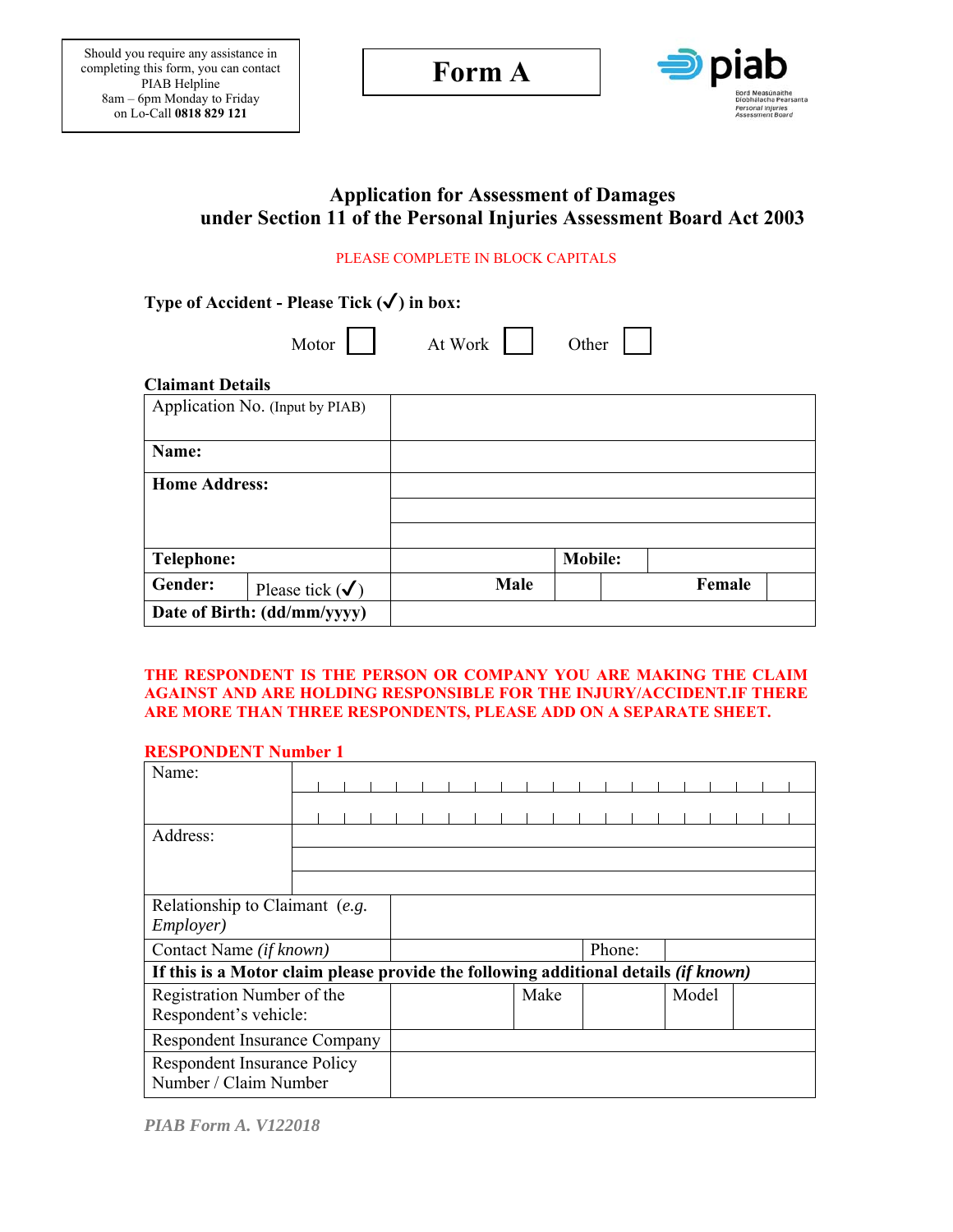

#### **RESPONDENT Number 2**

| Name:                               |                                                                                     |  |  |  |  |  |  |  |      |  |  |        |  |       |  |  |  |  |
|-------------------------------------|-------------------------------------------------------------------------------------|--|--|--|--|--|--|--|------|--|--|--------|--|-------|--|--|--|--|
|                                     |                                                                                     |  |  |  |  |  |  |  |      |  |  |        |  |       |  |  |  |  |
|                                     |                                                                                     |  |  |  |  |  |  |  |      |  |  |        |  |       |  |  |  |  |
| Address:                            |                                                                                     |  |  |  |  |  |  |  |      |  |  |        |  |       |  |  |  |  |
|                                     |                                                                                     |  |  |  |  |  |  |  |      |  |  |        |  |       |  |  |  |  |
|                                     |                                                                                     |  |  |  |  |  |  |  |      |  |  |        |  |       |  |  |  |  |
| Relationship to Claimant (e.g.      |                                                                                     |  |  |  |  |  |  |  |      |  |  |        |  |       |  |  |  |  |
| <i>Employer</i> )                   |                                                                                     |  |  |  |  |  |  |  |      |  |  |        |  |       |  |  |  |  |
| Contact Name (if known)             |                                                                                     |  |  |  |  |  |  |  |      |  |  | Phone: |  |       |  |  |  |  |
|                                     | If this is a Motor claim please provide the following additional details (if known) |  |  |  |  |  |  |  |      |  |  |        |  |       |  |  |  |  |
|                                     |                                                                                     |  |  |  |  |  |  |  |      |  |  |        |  |       |  |  |  |  |
| Registration Number of the          |                                                                                     |  |  |  |  |  |  |  | Make |  |  |        |  | Model |  |  |  |  |
| Respondent's vehicle:               |                                                                                     |  |  |  |  |  |  |  |      |  |  |        |  |       |  |  |  |  |
| <b>Respondent Insurance Company</b> |                                                                                     |  |  |  |  |  |  |  |      |  |  |        |  |       |  |  |  |  |
| <b>Respondent Insurance Policy</b>  |                                                                                     |  |  |  |  |  |  |  |      |  |  |        |  |       |  |  |  |  |
| Number / Claim Number               |                                                                                     |  |  |  |  |  |  |  |      |  |  |        |  |       |  |  |  |  |

## **RESPONDENT Number 3**

| Name:                                                                               |  |  |  |  |  |  |  |  |  |      |  |        |  |       |  |  |
|-------------------------------------------------------------------------------------|--|--|--|--|--|--|--|--|--|------|--|--------|--|-------|--|--|
|                                                                                     |  |  |  |  |  |  |  |  |  |      |  |        |  |       |  |  |
|                                                                                     |  |  |  |  |  |  |  |  |  |      |  |        |  |       |  |  |
| Address:                                                                            |  |  |  |  |  |  |  |  |  |      |  |        |  |       |  |  |
|                                                                                     |  |  |  |  |  |  |  |  |  |      |  |        |  |       |  |  |
|                                                                                     |  |  |  |  |  |  |  |  |  |      |  |        |  |       |  |  |
| Relationship to Claimant (e.g.                                                      |  |  |  |  |  |  |  |  |  |      |  |        |  |       |  |  |
| <i>Employer</i> )                                                                   |  |  |  |  |  |  |  |  |  |      |  |        |  |       |  |  |
| Contact Name (if known)                                                             |  |  |  |  |  |  |  |  |  |      |  | Phone: |  |       |  |  |
| If this is a Motor claim please provide the following additional details (if known) |  |  |  |  |  |  |  |  |  |      |  |        |  |       |  |  |
| Registration Number of the                                                          |  |  |  |  |  |  |  |  |  | Make |  |        |  | Model |  |  |
| Respondent's vehicle:                                                               |  |  |  |  |  |  |  |  |  |      |  |        |  |       |  |  |
| <b>Respondent Insurance Company</b>                                                 |  |  |  |  |  |  |  |  |  |      |  |        |  |       |  |  |
| <b>Respondent Insurance Policy</b>                                                  |  |  |  |  |  |  |  |  |  |      |  |        |  |       |  |  |
| Number / Claim Number                                                               |  |  |  |  |  |  |  |  |  |      |  |        |  |       |  |  |

## **Accident Details**

| Date of injury / accident                       | Time of injury /<br>accident |  |
|-------------------------------------------------|------------------------------|--|
| (dd/mm/yyyy)<br>Where did the injury / accident |                              |  |
| occur? (please detail the exact                 |                              |  |
| location where possible)                        |                              |  |
| Brief description of how the accident occurred: |                              |  |
|                                                 |                              |  |
|                                                 |                              |  |
|                                                 |                              |  |
|                                                 |                              |  |
|                                                 |                              |  |
|                                                 |                              |  |
|                                                 |                              |  |
|                                                 |                              |  |
|                                                 |                              |  |
|                                                 |                              |  |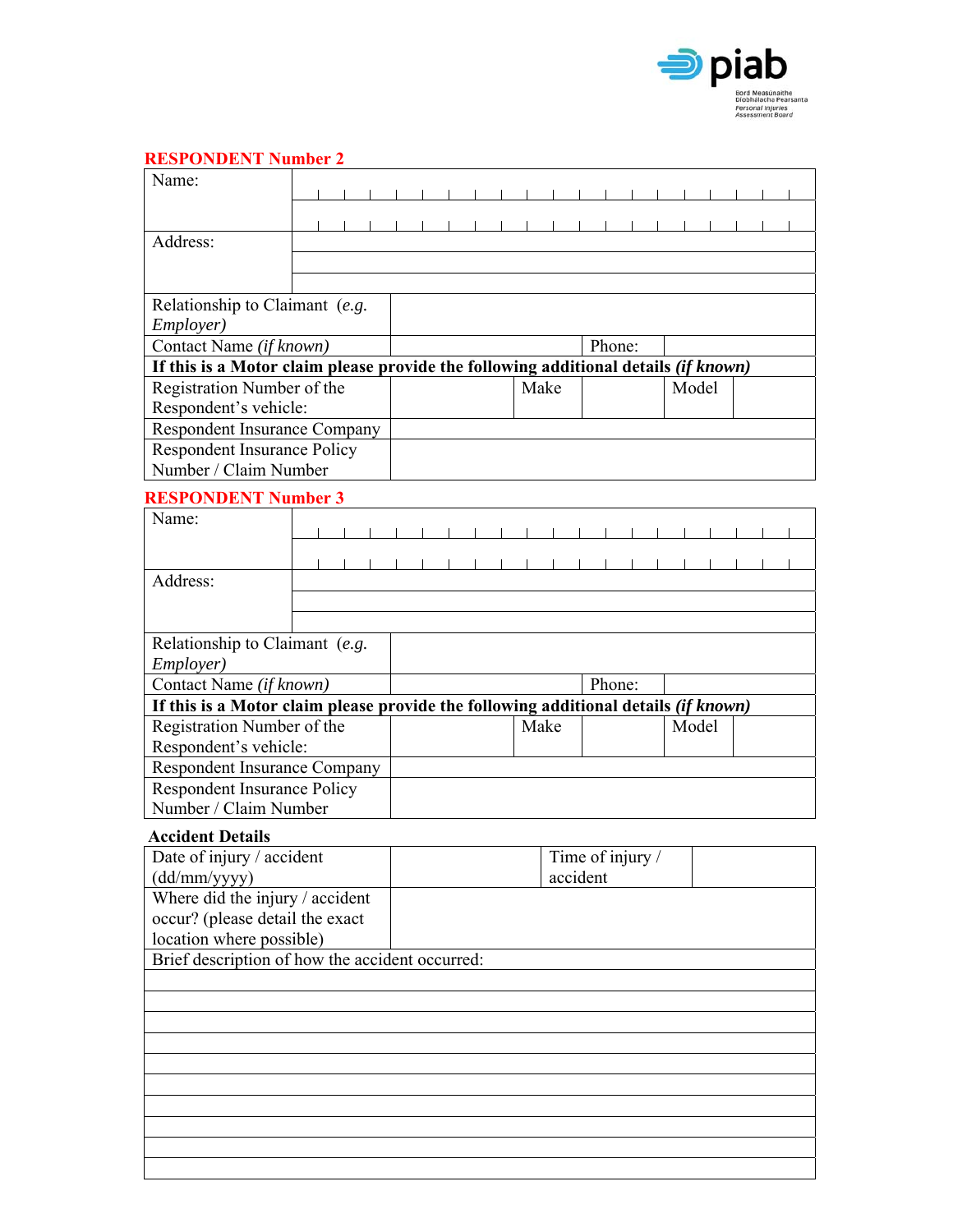

| Brief details of the injury:                                |  |
|-------------------------------------------------------------|--|
| On what date did you first seek<br>medical attention?       |  |
|                                                             |  |
| From whom did you first seek                                |  |
| medical attention?                                          |  |
| Name & address of current<br>medical attendant if different |  |
| from above.                                                 |  |

# **You are required to submit a medical report from your treating doctor with your application. Are you satisfied that the medical report you are attaching adequately**

| describes your injury? Please tick $(\checkmark)$ |  | Y es – | No. |
|---------------------------------------------------|--|--------|-----|
|---------------------------------------------------|--|--------|-----|

- 
- 

# **If "No", please provide further information in the box below**

# **Previous relevant injuries/conditions/accidents**

| Have you suffered any other injury or from any relevant medical condition or been involved<br>in any other accident in the past 5 years, whether or not resulting in a claim for<br>compensation, which is relevant to your current claim? (Please tick $\checkmark$ ) |     |
|------------------------------------------------------------------------------------------------------------------------------------------------------------------------------------------------------------------------------------------------------------------------|-----|
| <b>Yes</b><br>If "Yes", please provide full details                                                                                                                                                                                                                    | No. |
|                                                                                                                                                                                                                                                                        |     |
|                                                                                                                                                                                                                                                                        |     |
|                                                                                                                                                                                                                                                                        |     |